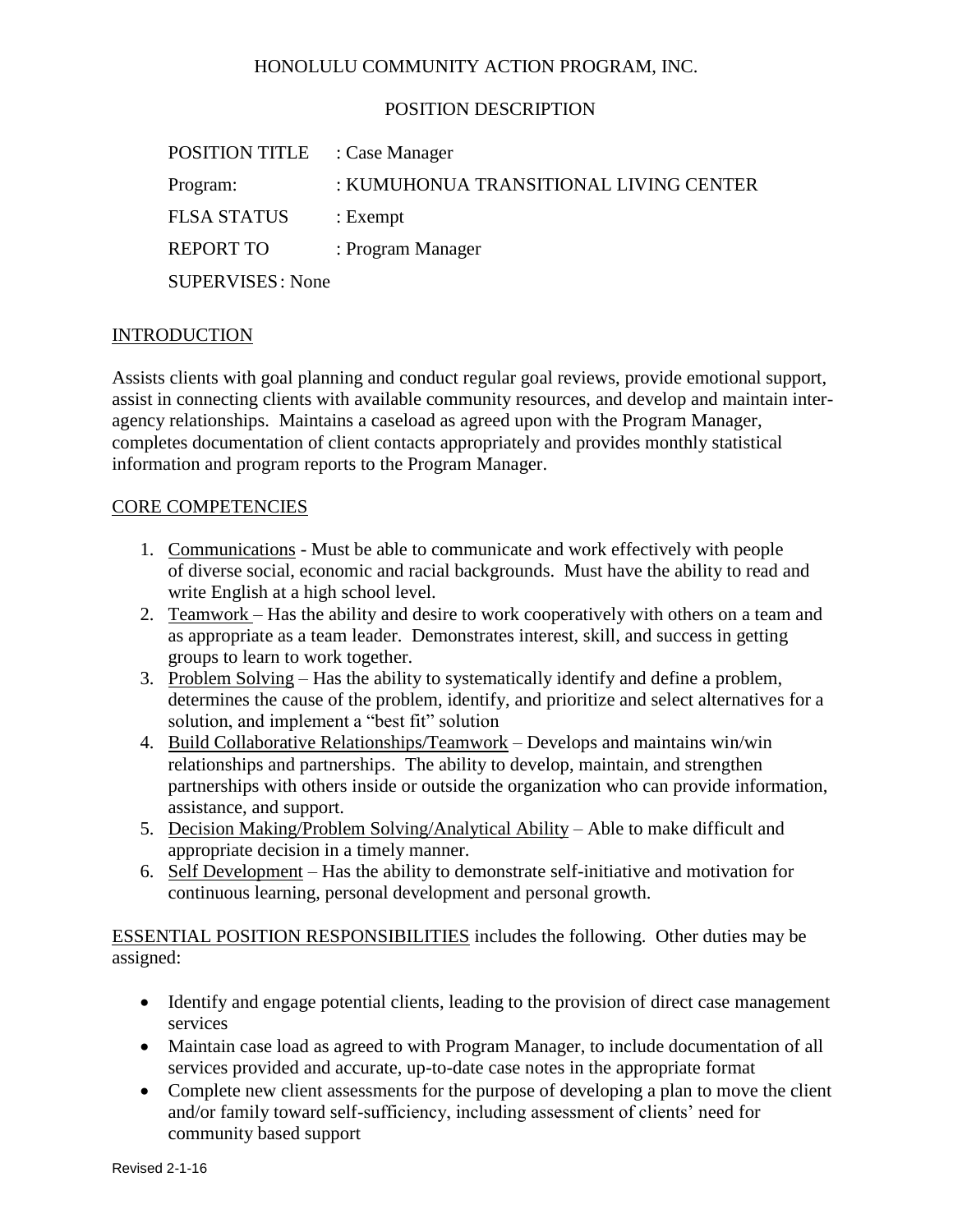Provide information and referral to appropriate services and provide assistance and advocacy appropriate to a client's level of need in obtaining such services

- Maintain current knowledge of and working relationships with community resources and social service providers, and attend interagency case management meetings as required
- Provide crisis intervention as needed
- Maintain current staff communications through reading and recording information and reviewing client's files as necessary
- Attend staff meetings and in-service trainings as required
- Submit statistical information and program reports to the Senior Case Manager or Program Manager on a monthly basis, or as requested
- Other duties as assigned by Senior Case Manager or Program Manager

# MINIMUM QUALIFICATIONS

To perform this job successfully, an individual must be able to perform each essential duty satisfactorily. The requirements listed below are representative of the knowledge, skill, and/or ability required. Reasonable accommodation may be made to enable individuals with disabilities to perform the essential functions.

## EDUCATION

Bachelor's degree in social work, sociology, psychology, counseling or a related field.

## EXPERIENCE

One to Three years' experience in human service field, case management experience preferred, and one year experience with the homeless population as a social service provider. Related work experience may be substituted for Education.

## CERTIFICATES, LICENSES, REGISTRATIONS

Must have a valid driver's license and daily access to an automobile that is properly licensed/insured. CPR and First Aid certificates are up to date

## REQUIRED SKILLS, KNOWLEDGE & ABILITIES

- Able to handle crisis situations with a minimum of supervision
- Able to maintain program/client/agency confidentially, and treat each individual with dignity and respect
- Able to set and observe appropriate personal limits and boundaries, especially with respect to shelter guests
- Able to accept supervision and work with staff and community social services providers cooperatively
- Able to deal effectively with a variety of people, situations, problems and changes
- Able to work alone and as part of a team